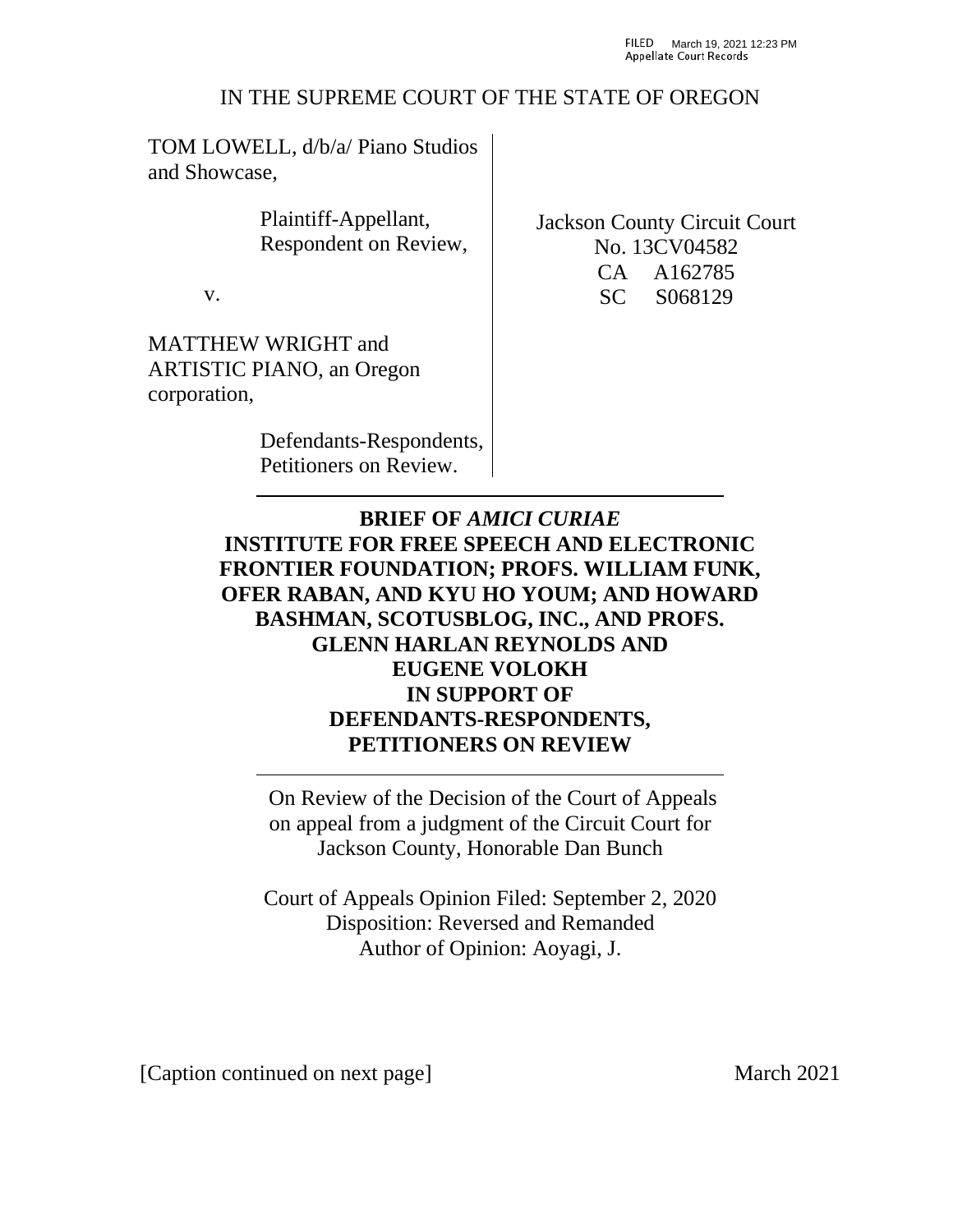Linda K. Williams OSB No. 78425 10266 S.W. Lancaster Road Portland, OR 97219 (503) 293-0399 Fax (855) 280-0488 linda@lindawilliams.net

For Plaintiff-Appellant Tom Lowell

Tracy M. McGovern OSB No. 935349 Alicia M. Wilson OSB No. 103397 Frohnmayer Deatherage 2592 E. Barnett Rd. Medford, OR 97501-3127 (541) 779-2333 Fax (541) 779-6379 mcgovern@fdfirm.com wilson@fdfirm.com

For Defendants-Respondents Matthew Wright and Artistic Piano

Owen Yeates OSB No. 141497 Institute for Free Speech 1150 Connecticut Ave. NW, Ste. 801 Washington, DC 20036 (202) 301-3300 Fax (202) 301-3399 oyeates@ifs.org

Eugene Volokh Cal. State Bar #194464 *Pro hac vice admission in progress* UCLA School of Law First Amendment Clinic 385 Charles E. Young Dr. E Los Angeles, CA 90095 (310) 206-3926 Fax (310) 206-7010 volokh@law.ucla.edu\*

Attorneys for *Amici Curiae*

\* Counsel would like to thank Samuel Gillen, a UCLA School of Law Student who worked on this brief.

March 2021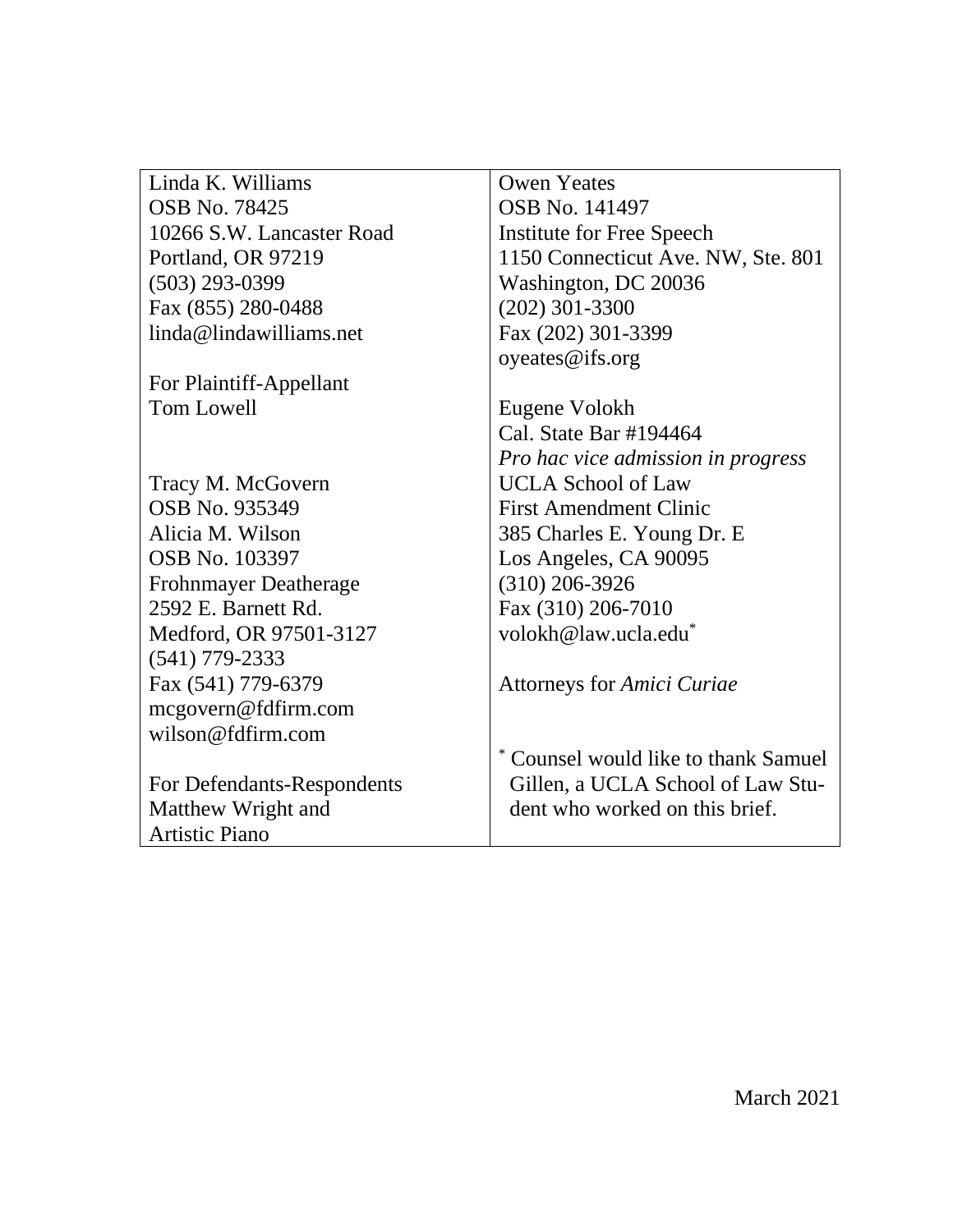# **Table of Contents**

# **Page**

| I. | <i>Wheeler</i> Conflicts with Subsequent U.S. Supreme Court Decisions,<br>Which Reject Lesser First Amendment Rights for Nonmedia Speakers4 |
|----|---------------------------------------------------------------------------------------------------------------------------------------------|
|    | II. <i>Wheeler Also Conflicts with Every Federal Appellate Court to Consider</i>                                                            |
|    | III. <i>Wheeler</i> Also Conflicts with the Great Majority of State Courts 11                                                               |
|    |                                                                                                                                             |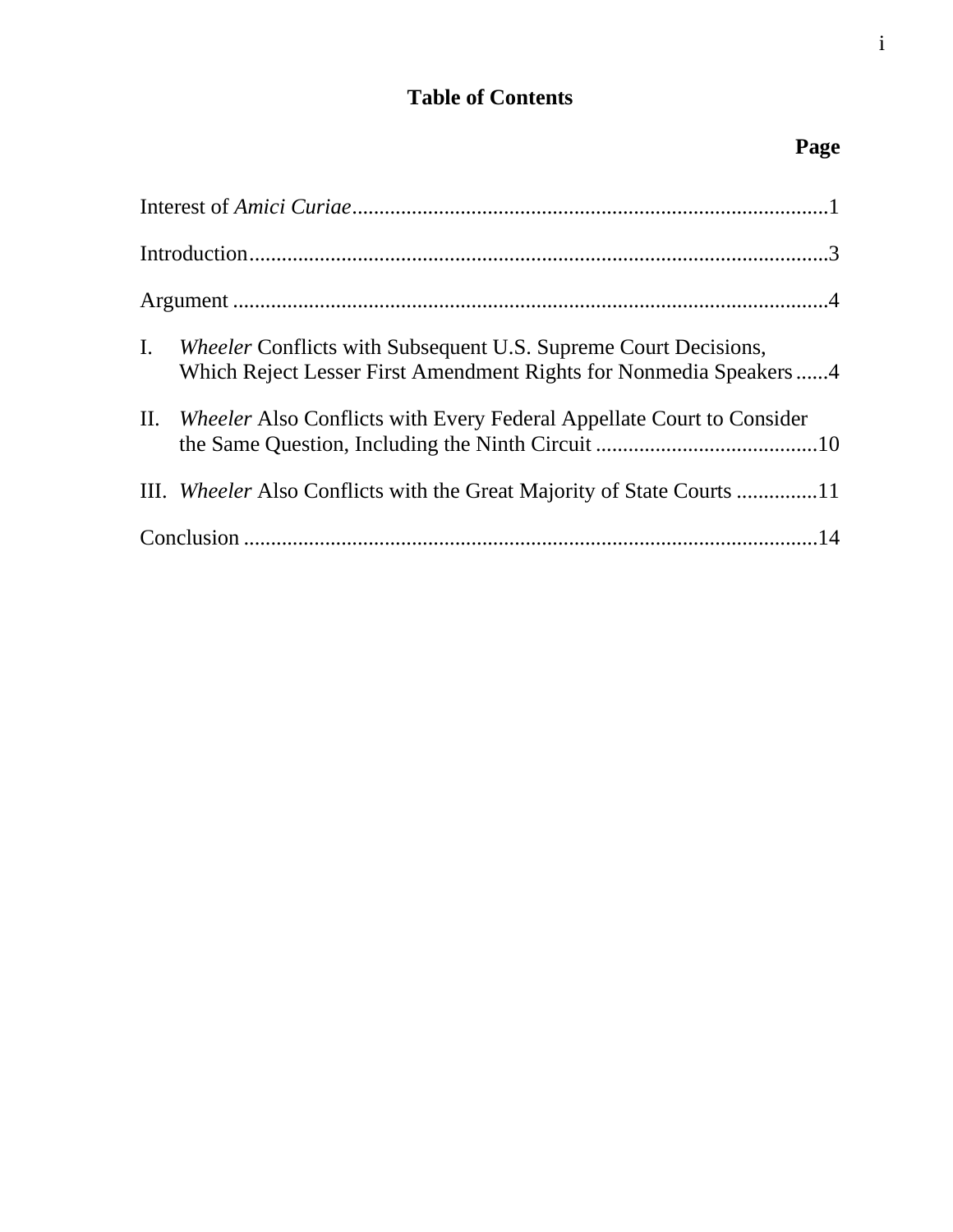# **Table of Authorities**

| Page(s)<br><b>Cases</b>                                                 |
|-------------------------------------------------------------------------|
| Antwerp Diamond Exch. of Am. v. Better Bus. Bureau, 130 Ariz 523, 637   |
|                                                                         |
| Berkery v. Estate of Stuart, 412 NJ Super 76, 988 A2d 1201 (App Div     |
| Branzburg v. Hayes, 408 US 665, 92 S Ct 2646, 33 L Ed 2d 626 (1972) 5   |
|                                                                         |
| Citizens United v. FEC, 558 US 310, 130 S Ct 876, 175 L Ed 2d 753       |
|                                                                         |
|                                                                         |
|                                                                         |
|                                                                         |
| Dun & Bradstreet, Inc. v. Greenmoss Builders, Inc., 472 US 749, 105 S   |
| Flamm v. Am. Ass'n of Univ. Women, 201 F3d 144 (2d Cir 2000)10          |
|                                                                         |
|                                                                         |
| Gertz v. Robert Welch, Inc., 418 US 323, 94 S Ct 2997, 41 L E 2d 789    |
| Gilbeaux v. Times of Acadiana, Inc., 96-360 (La App 3 Cir 3/26/97), 693 |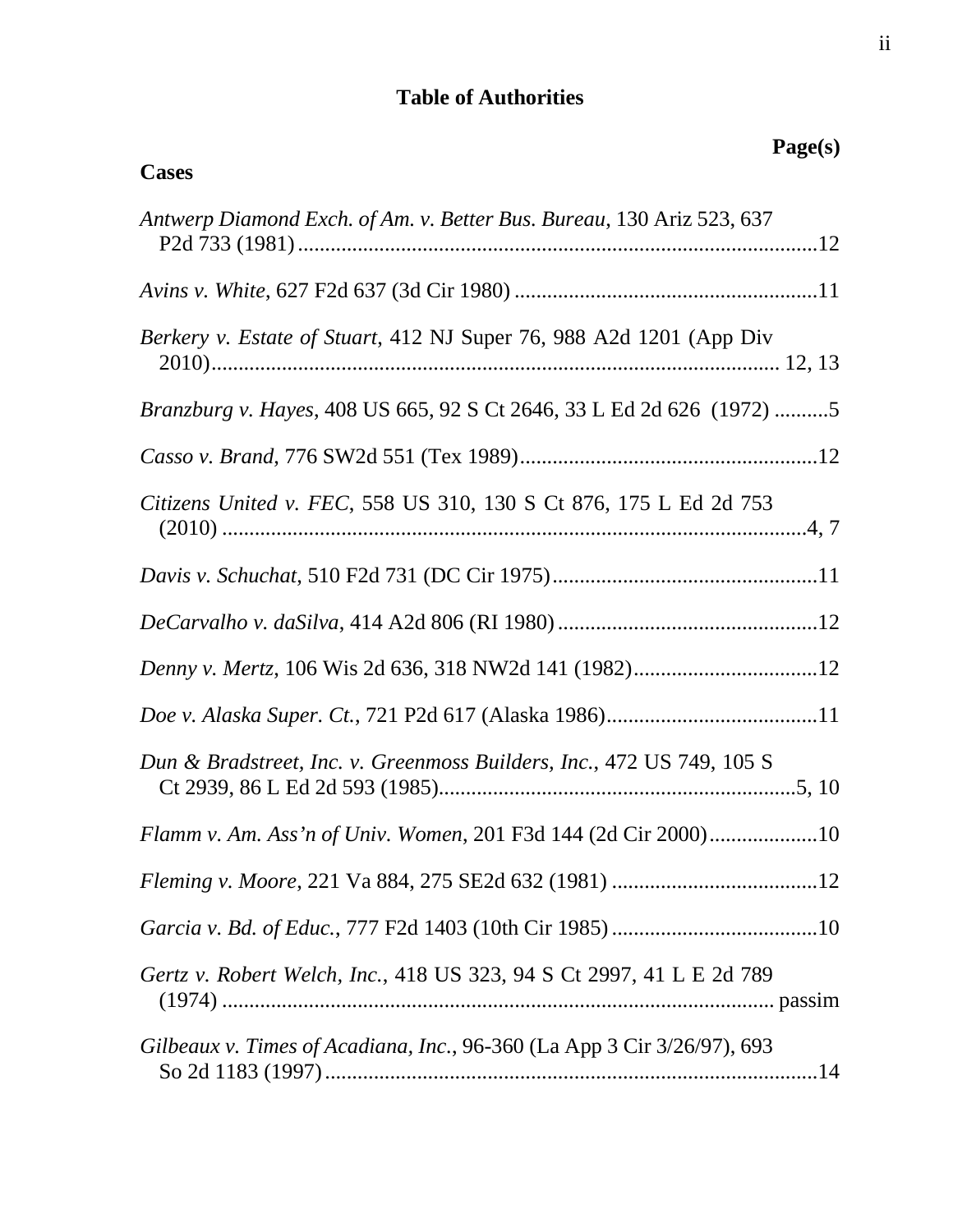| Hammerhead Enters. v. Brezenoff, 551 F Supp 1360 (SDNY 1982)12           |  |
|--------------------------------------------------------------------------|--|
| Harley-Davidson Motorsports, Inc. v. Markley, 279 Or 361, 568 P2d        |  |
|                                                                          |  |
| In re IBP Confidential Bus. Documents Litig., 797 F2d 632 (8th Cir 1986) |  |
| Jacron Sales Co. v. Sindorf, 276 Md 580, 350 A2d 688 (1976)12            |  |
| Kennedy v. Sheriff of E. Baton Rouge, 2005-1418 (La 7/10/06), 935 So     |  |
|                                                                          |  |
| Lovell v. City of Griffin, 303 US 444, 58 S Ct 666, 82 L Ed 949 (1938)6  |  |
|                                                                          |  |
| Maethner v. Someplace Safe, Inc., 929 NW2d 868 (Minn 2019)  12, 13       |  |
|                                                                          |  |
| Nizam-Aldine v. City of Oakland, 47 Cal App 4th 364, 54 Cal Rptr 2d 781  |  |
|                                                                          |  |
| Obsidian Fin. Grp., LLC v. Cox, 740 F3d 1284 (9th Cir 2014) 10, 11       |  |
|                                                                          |  |
|                                                                          |  |
| Richie v. Paramount Pictures Corp., 544 NW2d 21 (Minn 1996) 13           |  |
|                                                                          |  |
|                                                                          |  |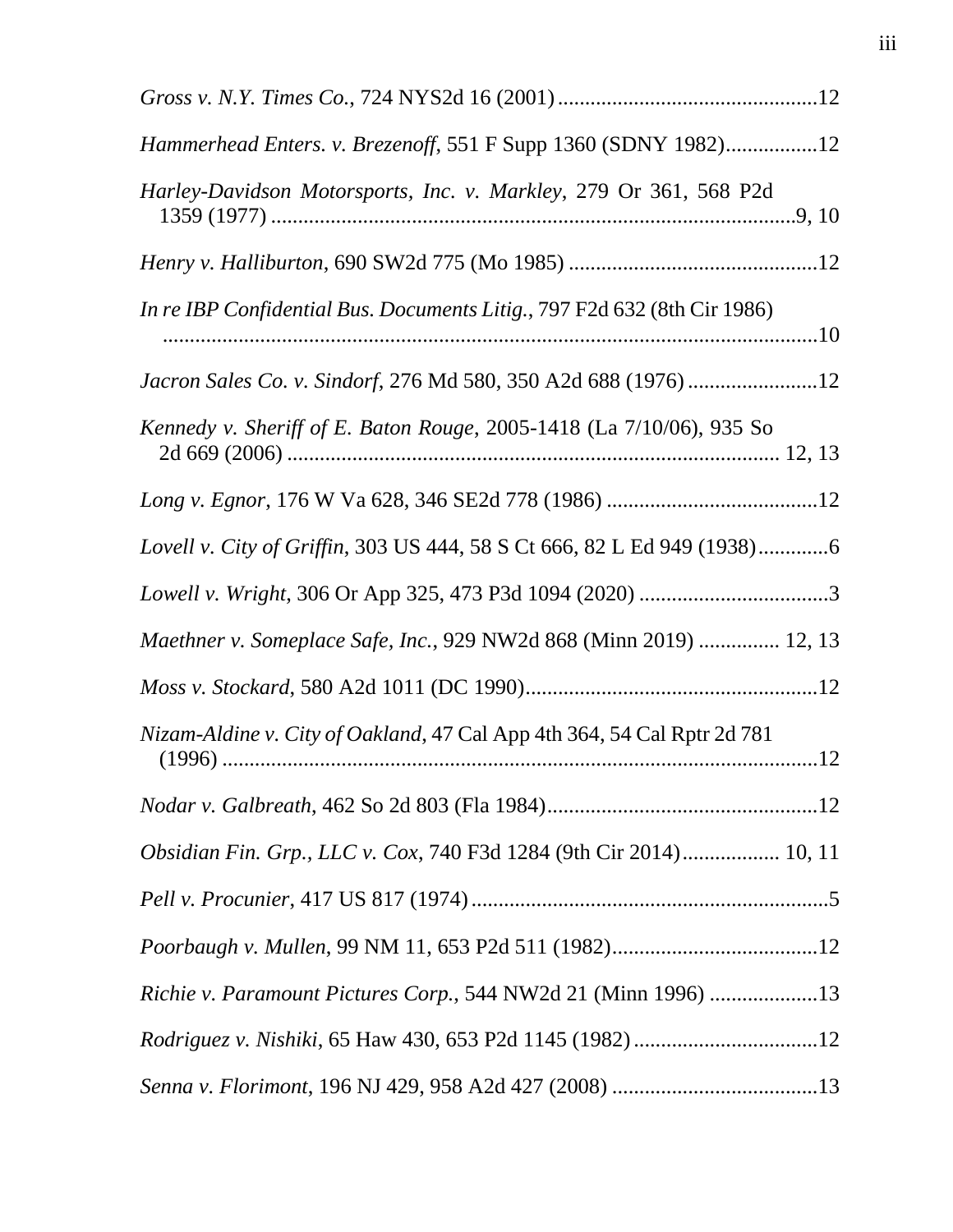| Shaari v. Harvard Student Agencies, Inc., 427 Mass 129, 691 NE2d 925 |  |
|----------------------------------------------------------------------|--|
|                                                                      |  |
|                                                                      |  |
| <i>Trigg v. Lakeway Publishers, 720 SW2d 69 (Tenn Ct App 1986)</i>   |  |
|                                                                      |  |
|                                                                      |  |
| Wheeler v. Neb. State Bar Ass'n, 244 Neb 786, 508 NW2d 917 (1993)12  |  |
|                                                                      |  |
| <b>Statutes</b>                                                      |  |

26 USC § 501(c)(3)............................................................................................... 1

# **Other Authorities**

Eugene Volokh, *Freedom for the Press as an Industry or Technology? From the Framing to Today*, 160 U Pa L Rev 459 (2012) .................... 5, 6, 12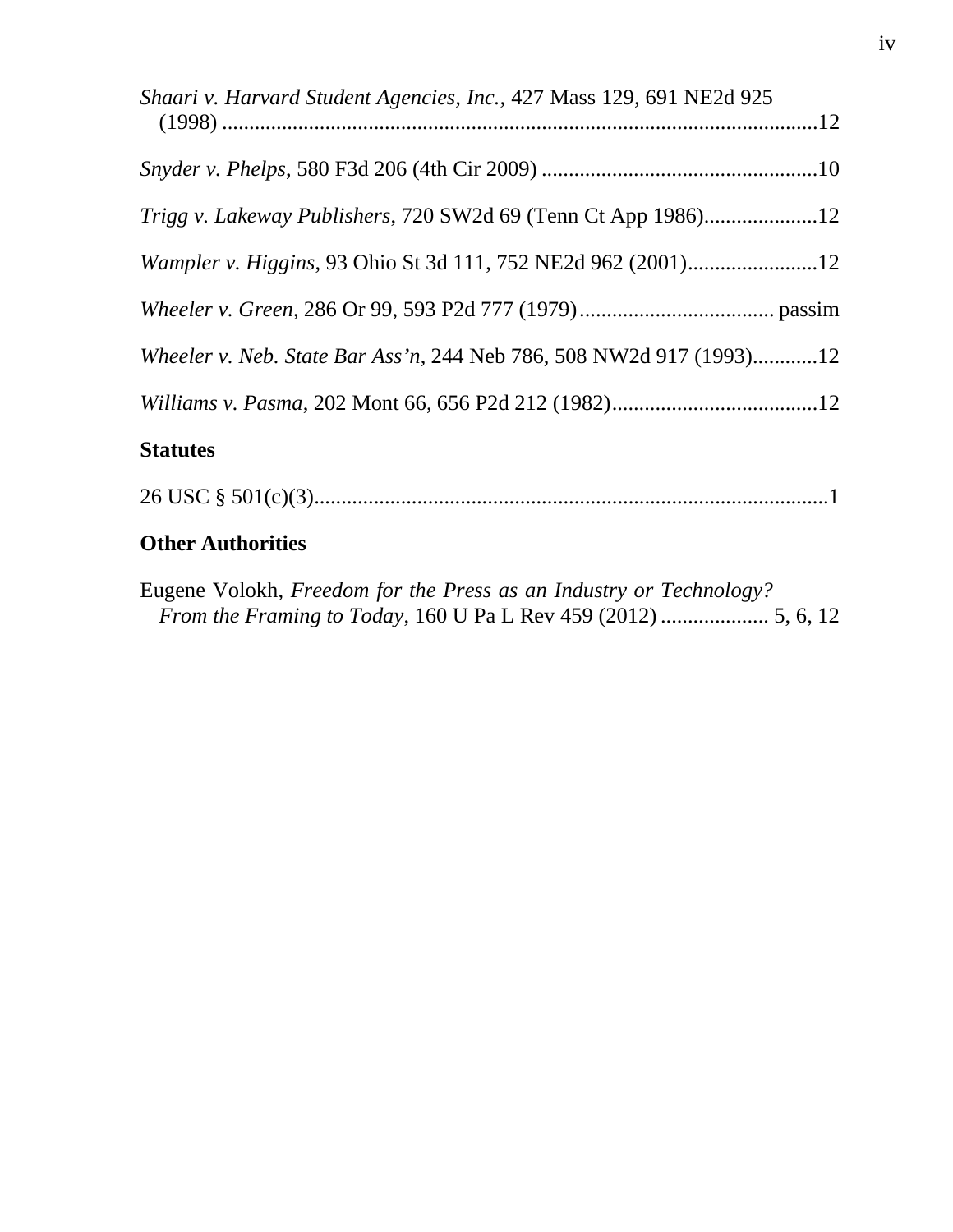#### **Interest of** *Amici Curiae*

The Institute for Free Speech is a nonpartisan, nonprofit  $\S 501(c)(3)$  organization that promotes and protects the First Amendment political rights to speech, assembly, press, and petition. In addition to scholarly and educational work, the Institute acts as *amicus curiae* and represents individuals and civil society organizations in cases raising First Amendment objections to the regulation of core political activity. This case affects whether regular citizens have the right to engage in the same political activity as news organizations.

The Electronic Frontier Foundation is the leading nonprofit organization defending civil liberties in the digital world. Founded in 1990, EFF champions user privacy, free expression, and innovation through impact litigation, policy analysis, grassroots activism, and technology development, and works to ensure that rights and freedoms are enhanced and protected as our use of technology grows. EFF has frequently litigated with respect to the rights of all internet speakers to enjoy full First Amendment rights, including ensuring that the rights typically associated with traditional news media not be denied to online speakers; among other cases, it was lead counsel in the landmark decision, *O'Grady v. Superior Court*, 139 Cal App 4th 1423 (2006). EFF also publishes the *Deeplinks Blog* featuring posts addressing the full range of digital rights issues.

The three Oregon professor signatories are legal academics who have written extensively on constitutional law:

1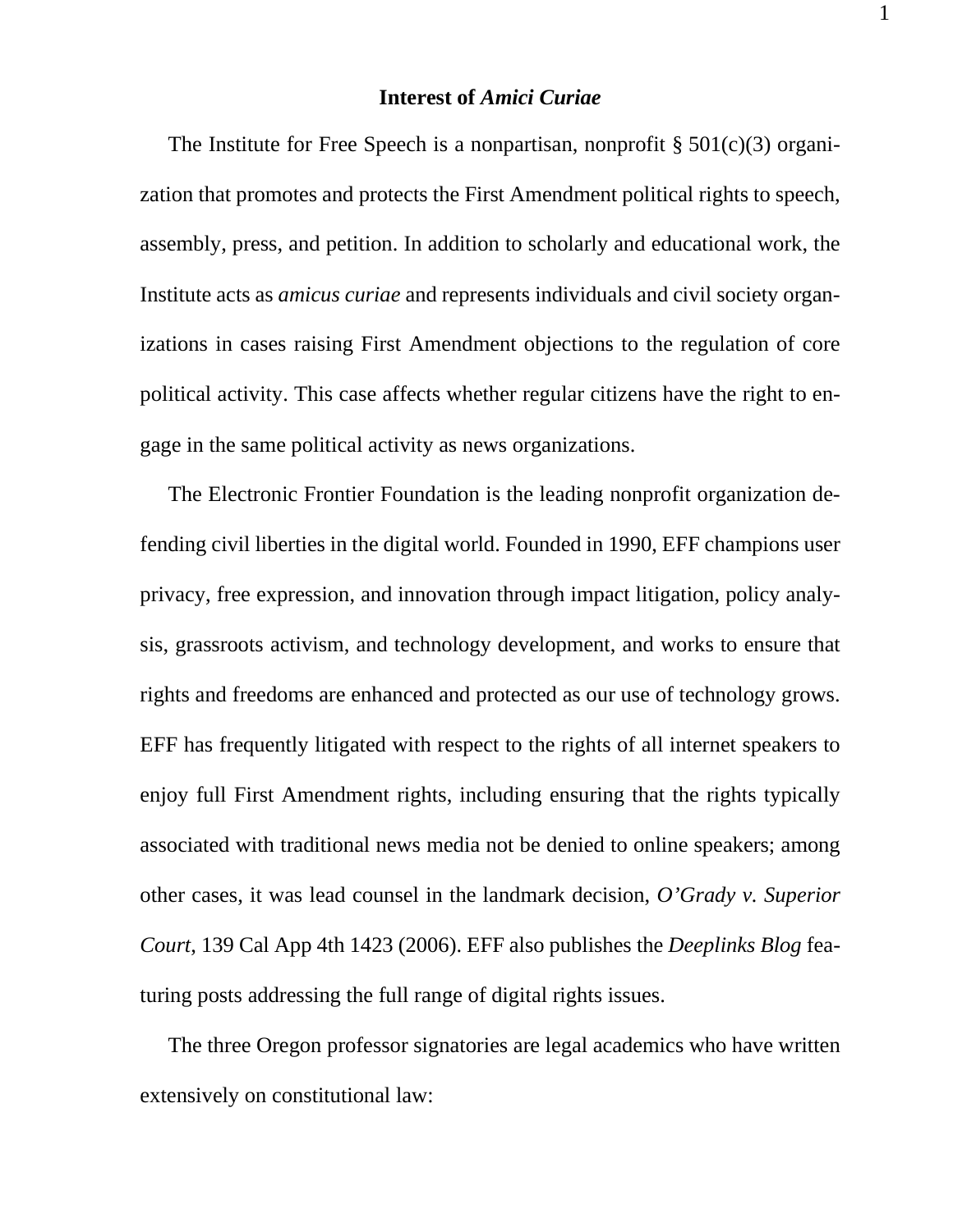- Professor William Funk is Lewis & Clark Distinguished Professor of Law Emeritus at Lewis & Clark Law School.
- Professor Ofer Raban is Professor and Elmer Sahlstrom Senior Faculty Fellow at the University of Oregon School of Law.
- Professor Kyu Ho Youm is the Jonathan Marshall First Amendment Chair at the University of Oregon School of Journalism and Communication, and an affiliated faculty member at the University of Oregon School of Law.

The remaining signatories are legal bloggers:

- Glenn Harlan Reynolds is the Beauchamp Brogan Distinguished Professor of Law at the University of Tennessee; he founded (in 2001), and daily contributes to, InstaPundit (http://instapundit.com), a leading blog on law, public policy, and politics.
- Howard Bashman is an appellate lawyer and the author of How Appealing, the nation's leading blog on appellate litigation (founded in 2002).
- SCOTUSBlog, Inc., originally founded in 2002 by the law firm Goldstein & Howe, P.C., is the nation's leading blog on the U.S. Supreme Court.
- Eugene Volokh is the Gary T. Schwartz Distinguished Professor of Law at UCLA School of Law; in 2002, he cofounded the Volokh Conspiracy blog, which was independently hosted until early 2014, was hosted at the Washington Post from early 2014 to late 2017, and has been hosted at the Reason Magazine site (http://reason.com/volokh) since late 2017.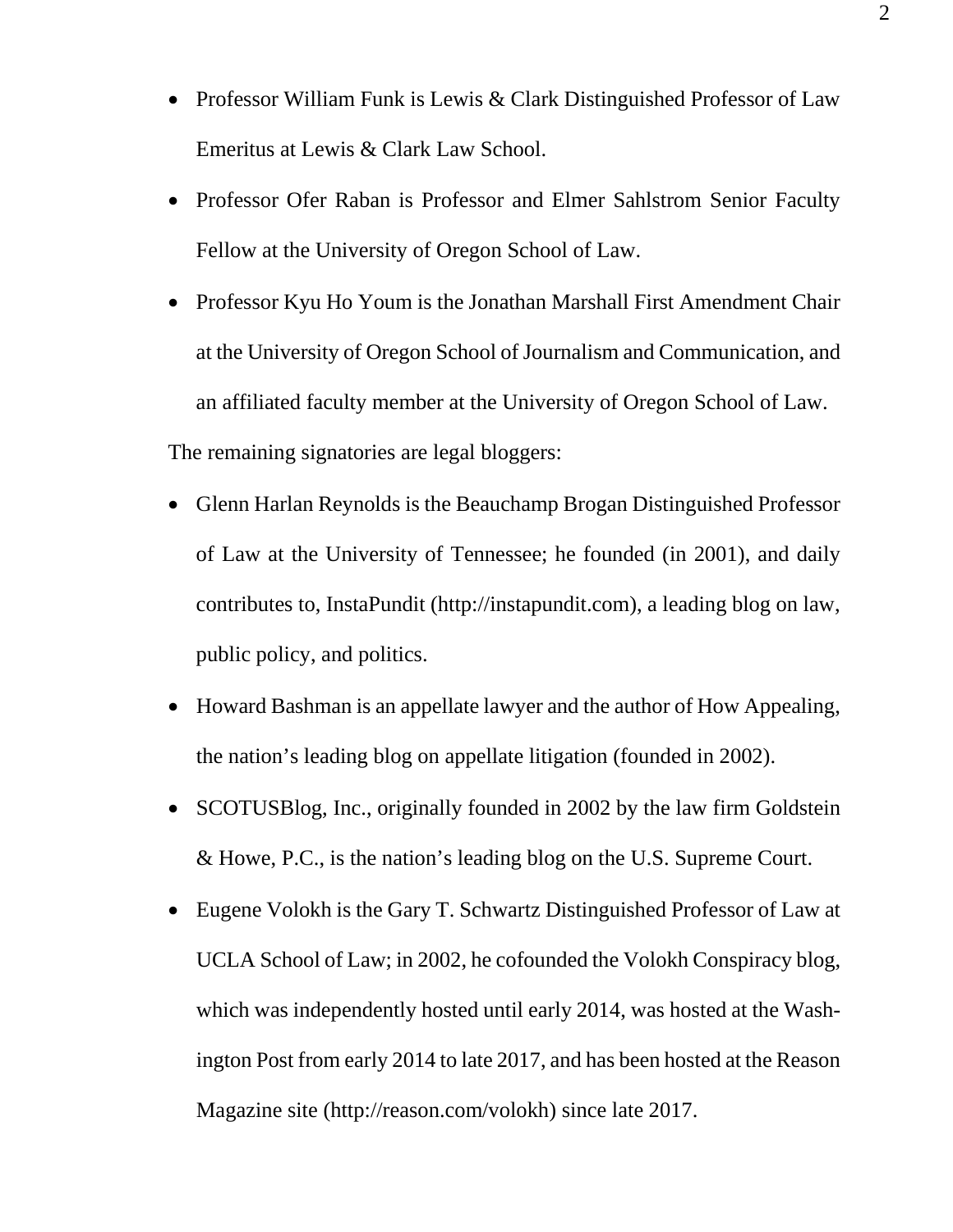#### **Introduction**

*Gertz v. Robert Welch, Inc.*, 418 US 323, 349, 94 S Ct 2997, 41 L E 2d 789 (1974), limits presumed damages in libel cases brought by private figures by requiring proof of "actual malice." But the appellate court below, citing *Wheeler v. Green*, 286 Or 99, 593 P2d 777 (1979), held that the First Amendment only requires proof of "actual malice" to recover presumed damages "in defamation actions brought by private parties against *media* defendants." *Lowell v. Wright*, 306 Or App 325, 347, 473 P3d 1094 (2020) (emphasis in original). This analysis is not correct; to the extent *Wheeler* so holds, it fails to properly protect the First Amendment rights of nonmedia speakers:

1. *Wheeler* created a First Amendment double standard that conflicts with subsequent United States Supreme Court decisions. The U.S. Supreme Court has refused to create any media-nonmedia distinction in First Amendment cases. And, as that Court has said, this equal treatment is especially sensible in the internet era. Media participation has become increasingly decentralized and commonplace, making it impossible to draw meaningful distinctions between media and nonmedia speakers. Moreover, even if such distinctions were possible, First Amendment values are better served by treating both types of speakers equally.

2. The *Wheeler* rule departs from the view of the federal circuit courts. All seven circuits to consider the question presented here have held that the First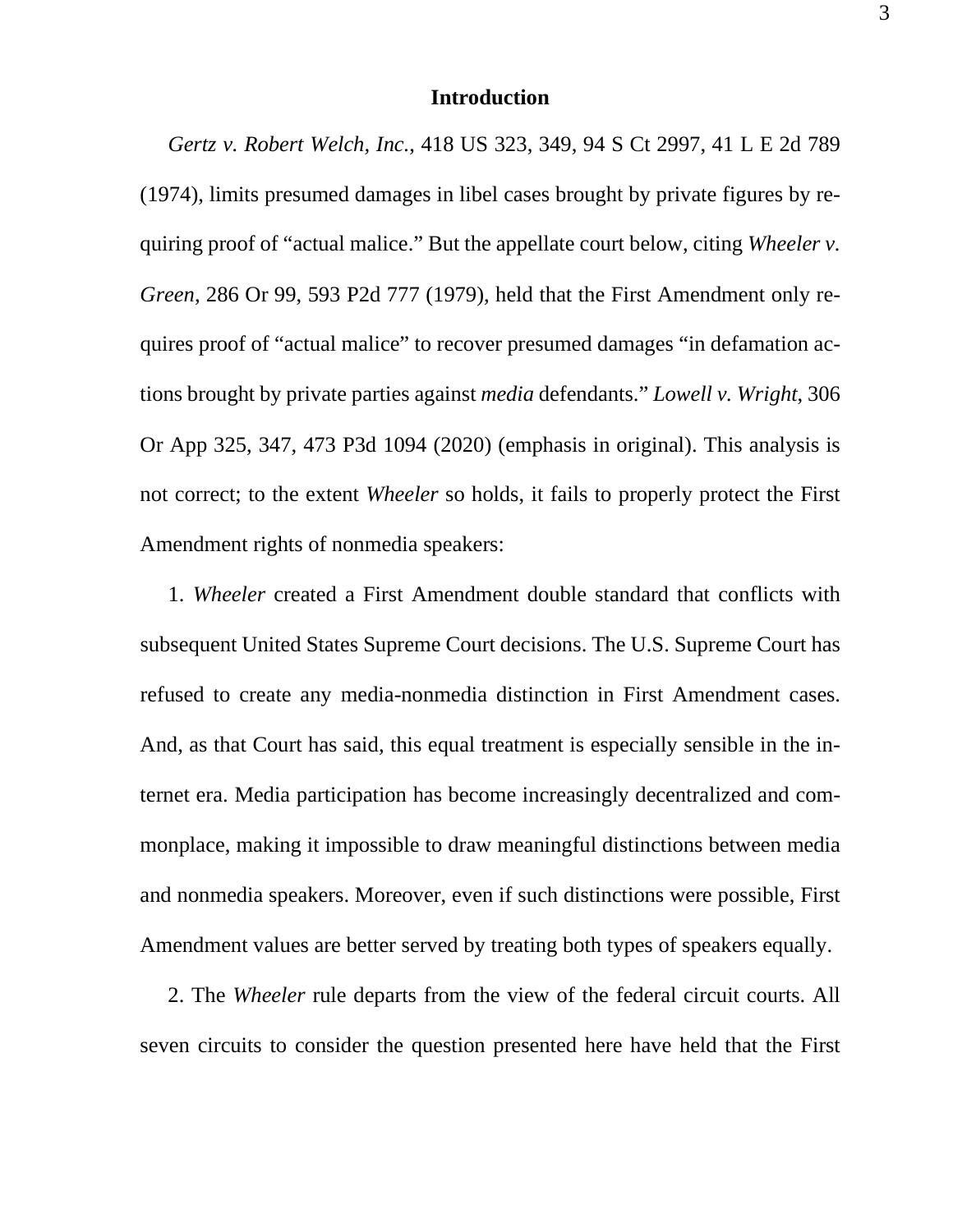Amendment applies equally to media and nonmedia speakers in defamation actions; six of those circuits, including the Ninth Circuit, held this after *Wheeler* was decided. This makes the First Amendment standard for Oregon defamation cases turn on whether the case is in state or federal court.

3. The *Wheeler* rule is also an aberration among state courts. Decisions in twenty state courts treat media and nonmedia speakers equally in defamation cases; decisions in only two or three state courts discriminate among such speakers. Just last year, the Minnesota Supreme Court—one of the few that had endorsed a media-nonmedia distinction—joined the prevailing approach in treating all speakers equally.

This Court should therefore overrule *Wheeler*, in light of the developments since 1979.

#### **Argument**

### **I.** *Wheeler* **Conflicts with Subsequent U.S. Supreme Court Decisions, Which Reject Lesser First Amendment Rights for Nonmedia Speakers**

Media and nonmedia speakers are equally protected by the First Amendment. Most recently, in *Citizens United v. FEC*, 558 US 310, 130 S Ct 876, 175 L Ed 2d 753 (2010), the Supreme Court expressly held that "the institutional press" has no "constitutional privilege beyond that of other speakers." *Id.* at 352 (internal quotation marks omitted). And in the process the Court endorsed the view of five concurring and dissenting Justices in *Dun & Bradstreet, Inc. v. Greenmoss*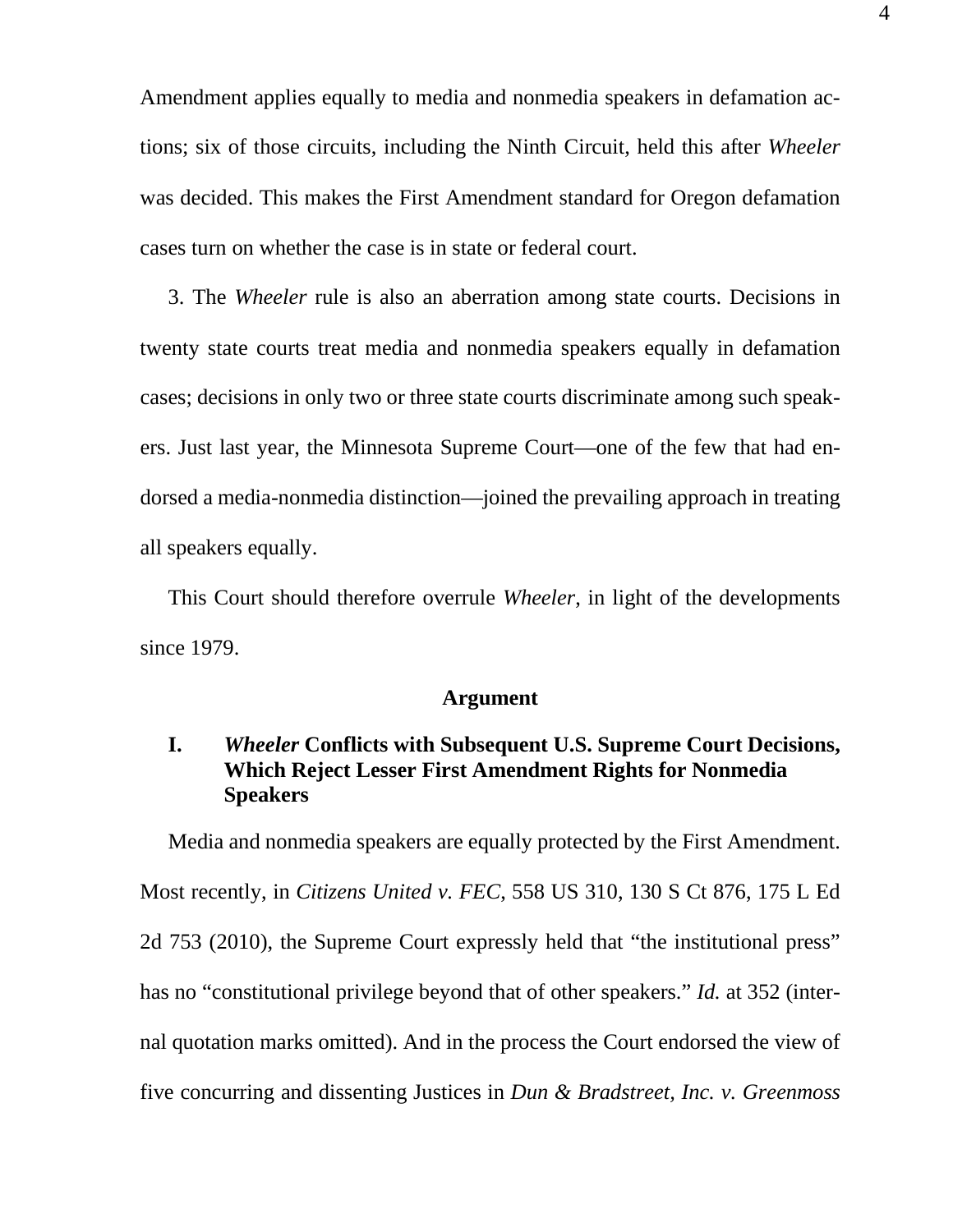*Builders, Inc.*, 472 US 749, 105 S Ct 2939, 86 L Ed 2d 593 (1985), a leading libel-law precedent: Writing for the four dissenters, Justice Brennan wrote that "the rights of the institutional media are no greater and no less than those enjoyed by other individuals engaged in the same activities," *id*. at 784, and Justice White, concurring in the judgment, "agree[d] with Justice Brennan that the First Amendment gives no more protection to the press in defamation suits than it does to others exercising their freedom of speech," *id*. at 773.

Indeed, the Court has expressly refused to discriminate between media and nonmedia speakers in a wide range of First Amendment contexts. It has refused to provide the institutional media with "a testimonial privilege that other citizens do not enjoy," *Branzburg v. Hayes*, 408 US 665, 690, 92 S Ct 2646, 33 L Ed 2d 626 (1972), or "a constitutional right of special access to information not available to the public generally," *Pell v. Procunier*, 417 US 817, 834, 94 S Ct 2800, 41 L Ed 2d 495 (1974). And it has declined to grant the institutional media preferential First Amendment treatment under generally applicable antitrust, copyright, and labor laws. *See* Eugene Volokh, *Freedom for the Press as an Industry or Technology? From the Framing to Today*, 160 U Pa L Rev 459, 506–09 (2012). All speakers, whether the institutional media or ordinary people, are entitled to the same First Amendment protections when speaking to the public (whatever extra protection some speakers may enjoy under state law).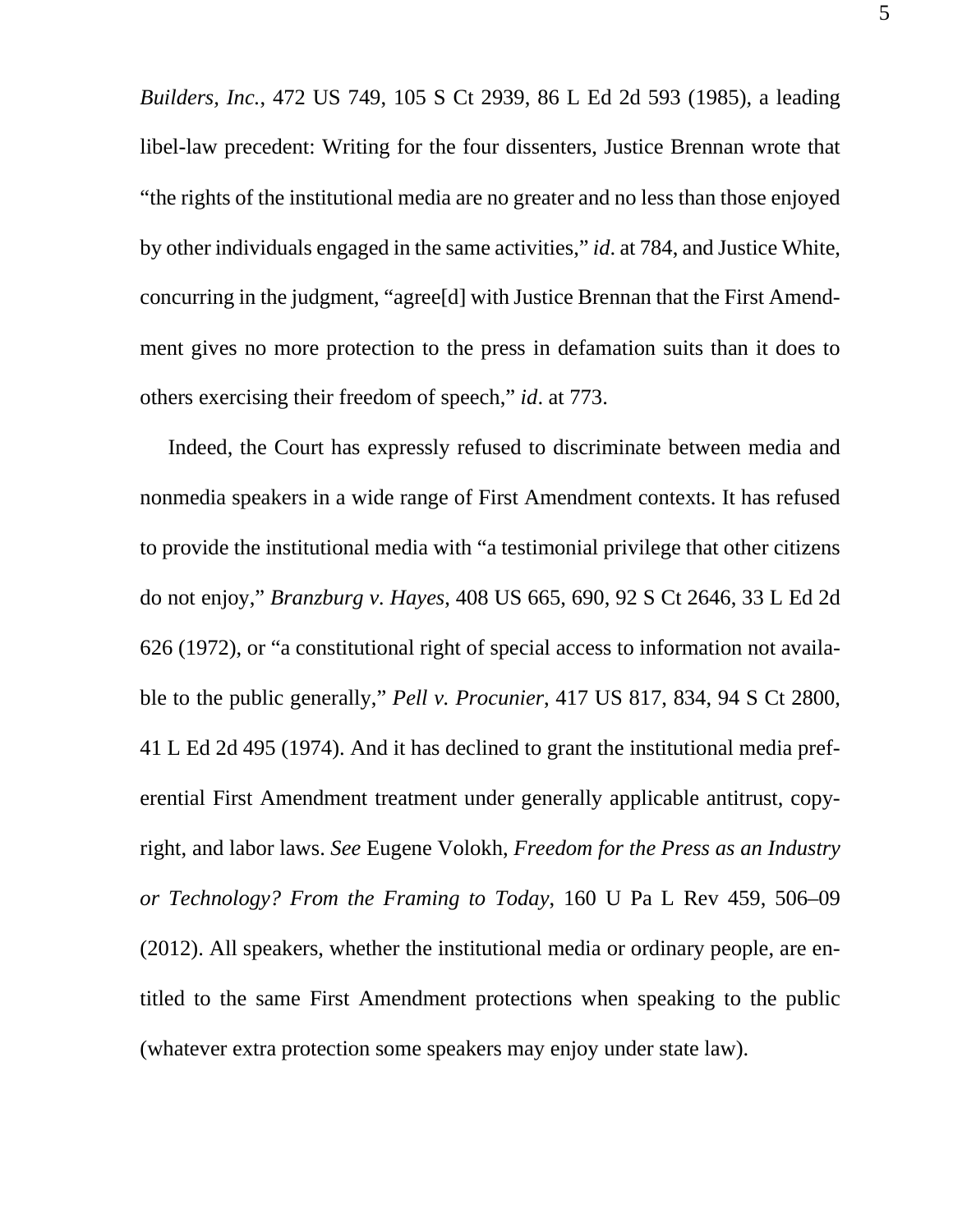The constitutional protection provided in *Gertz*—in particular, that privatefigure defamation plaintiffs must show defendants' actual malice ("knowledge of falsity or reckless disregard for the truth") to recover presumed damages—must therefore apply equally to media and nonmedia defendants. And this is consistent with *Gertz* itself: Nothing in the Court's discussion of presumed damages in *Gertz*, 418 US at 349–50, turns on the speaker's status; the Court's references elsewhere in the opinion to "media" or "publishers" stemmed simply from the defendant in that case being a magazine publisher.

This equal treatment of all speakers, media and nonmedia, as to First Amendment defamation rules is also consistent with broader First Amendment principles. The Court has rightly viewed the First Amendment's "freedom \* \* \* of the press" as protecting the press as a *technology*—the printing press and its technological heirs—and as a *function* (gathering and reporting information to the public using mass communications technology) rather than giving special rights to a particular *industry*. *See generally* Volokh, 160 U Pa L Rev at 463–65. The freedom of the press is a "fundamental personal right[]" that is enjoyed by nonprofessional leafletters as much as by the professional media: "The press in its historic connotation comprehends every sort of publication which affords a vehicle of information and opinion." *Lovell v. City of Griffin*, 303 US 444, 450, 452, 58 S Ct 666, 82 L Ed 949 (1938).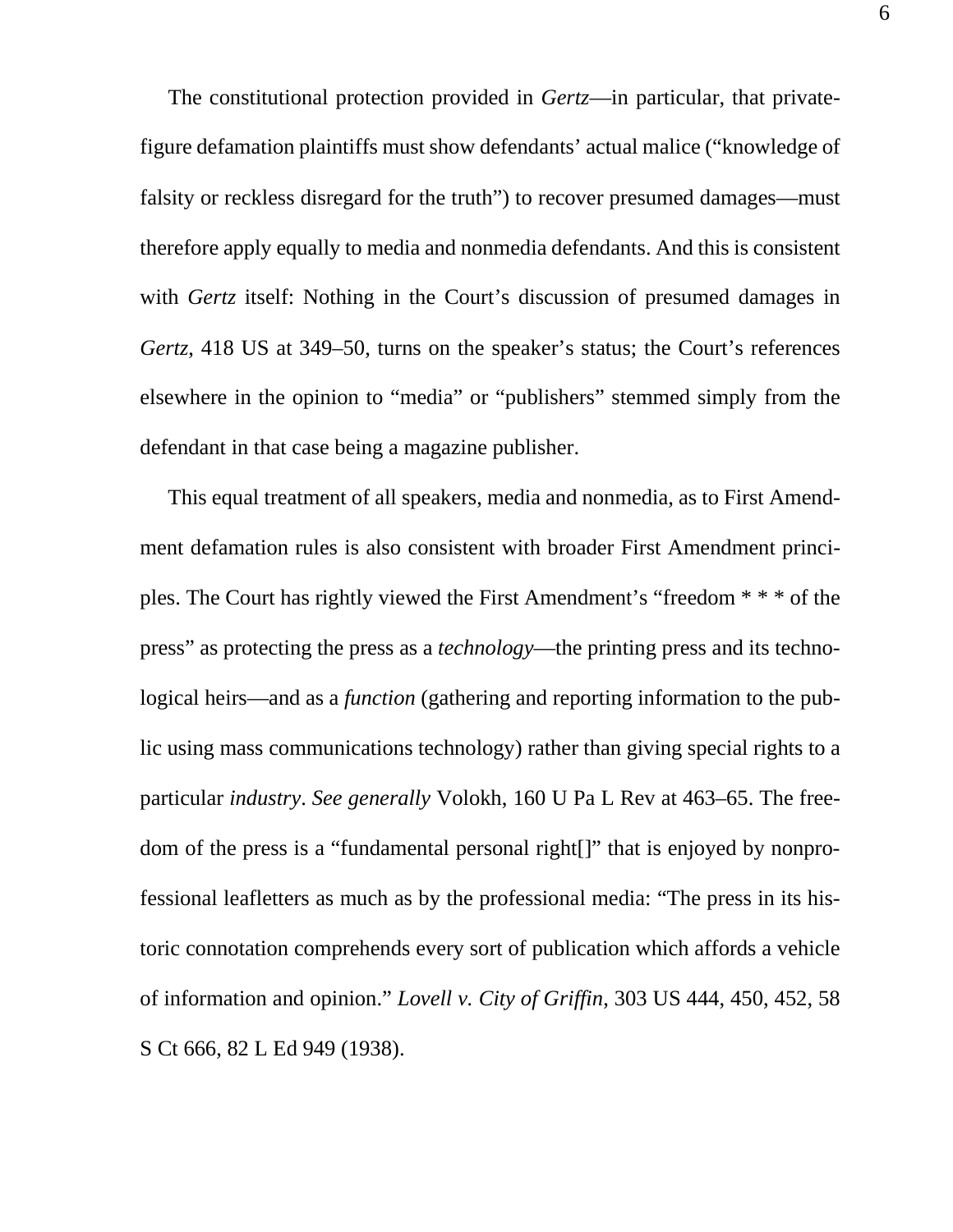And this constitutional equal treatment makes sense, especially given developments since *Wheeler*. "With the advent of the Internet and the decline of print and broadcast media, \* \* \* the line between the media and others who wish to comment on political and social issues becomes far more blurred." *Citizens United*, 558 US at 352.

Ordinary consumers like Wright can now speak to the public the same way that reviewers writing for newspapers or magazines could, such as by reviews on Google and Yelp. They can also set up review sites that are essentially online magazines. No First Amendment line can be drawn between, say, a free alternative newspaper that publishes reviews, a consumer group's site, an individual's own complaint site, or a one-off review posted by the individual on a third-party site.

Indeed, the *amici* exemplify how blurry the media-nonmedia line would have to be:

- The Institute for Free Speech and the Electronic Frontier Foundation are not usually thought of as "media," but they maintain web sites (http://ifs.org/ and http://www.eff.org) on which they publish their views to the world, just as online magazines do.
- Howard Bashman is a lawyer, but his How Appealing blog is likely the nation's leading news source related to appellate litigation.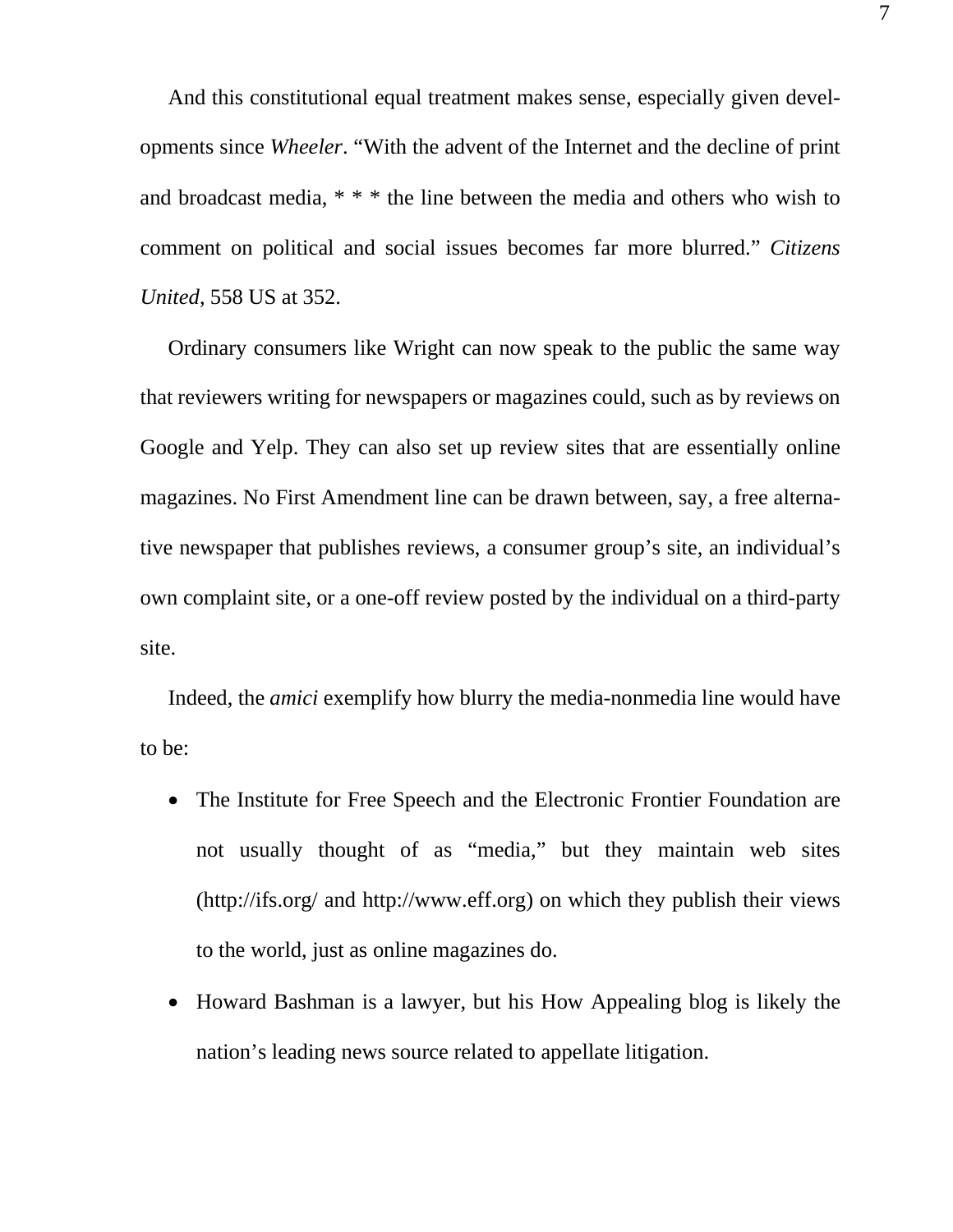- SCOTUSblog is published by lawyers, but it has become the nation's leading news source on the Supreme Court.
- Prof. Reynolds publishes the InstaPundit blog, one of the leading political and public policy blogs in the country; he has also often written in newspapers such as *USA Today* and the *New York Post*, and has sometimes excerpted material from those articles on his blog.
- Prof. Volokh publishes the Volokh Conspiracy blog, also a leading blog on law; for some years it was independently hosted but since 2014 it has been hosted at mainstream media sites (the *Washington Post* and then *Reason* magazine).
- Profs. Youm and Volokh publish their views to the public via Twitter, at @MarshallYoum and @VolokhC.
- And Profs. Funk, Raban, Youm, Reynolds, and Volokh have regularly conveyed their analyses to lawyers, judges, and academics by publishing law journal articles.

First Amendment law cannot sensibly and fairly decide which of the *amici* are "the media" and which are not.

And even if it were possible, drawing a media-nonmedia distinction would be unwise. As the Supreme Court explained in *Gertz*, juries in defamation cases might be tempted to use presumed damages (as opposed to provable compensa-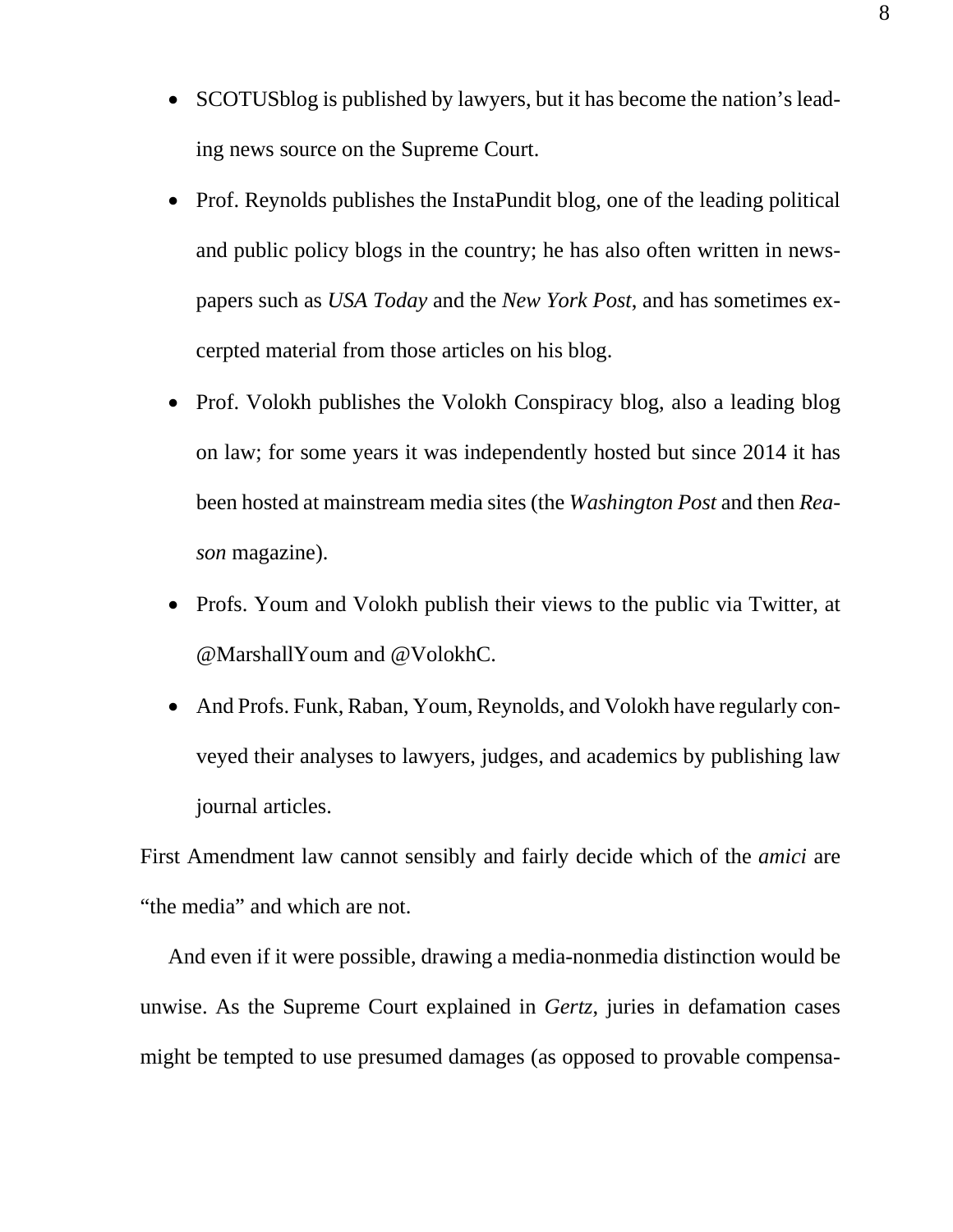tory damages) "to punish unpopular opinions rather than to compensate individuals for injury sustained." *Gertz*, 418 US at 349. And by giving juries an "uncontrolled discretion" to award damages for harm to reputation, the presumed damages doctrine "unnecessarily exacerbates the danger of media self-censorship" and chills the exercise of First Amendment rights. *Id.* at 349, 350.

This logic applies even more clearly to nonmedia speakers. Media speakers are more likely than most nonmedia speakers to have considerable assets, enabling them to fight libel cases; they also often buy libel insurance, because that is needed for them to function (and is a tax-deductible business expense). They also have paid staff who are trained to investigate the facts, keep careful notes, and otherwise protect their institutions from liability.

Nonmedia speakers generally lack these protections: They have fewer assets; they often lack libel insurance; and they have more limited investigatory resources. They are thus at least as subject to the chilling effect of presumed damages as are media speakers—and therefore need the same First Amendment protections as do the traditional media.

This case does not require this Court to reconsider the result in *Harley-Davidson Motorsports, Inc. v. Markley*, 279 Or 361, 568 P2d 1359 (1977). Though that decision also mentioned the media-nonmedia distinction, it did so with regard to speech said privately to a business rather than to the public, *id.* at 363,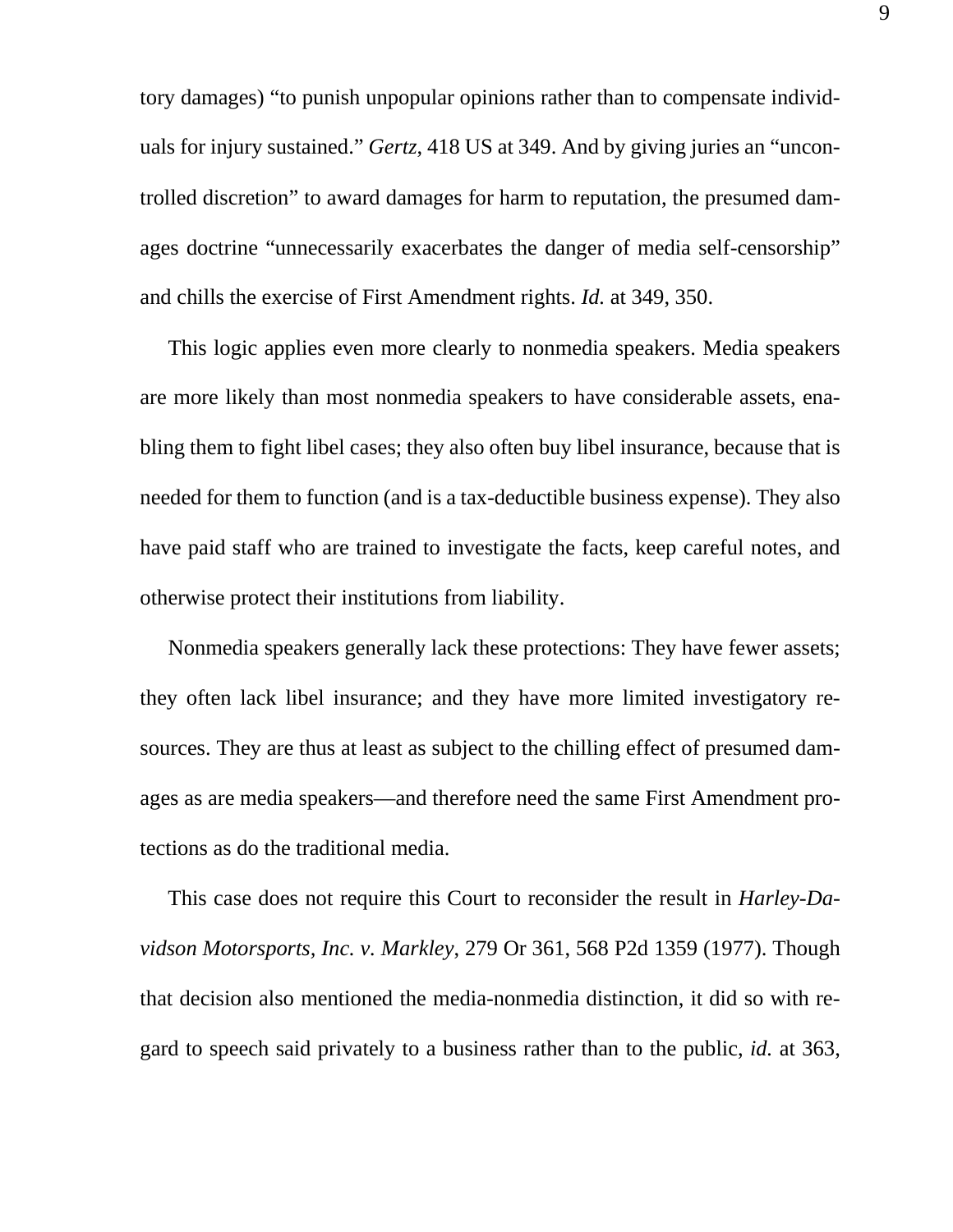and on a matter where "there is no issue of public concern," *id.* In *Dun & Bradstreet*, the U.S. Supreme Court held that the First Amendment does not require a showing of "actual malice" for presumed or punitive damages in libel cases where there is no issue of public concern, especially when the speech is conveyed just to a few listeners. 472 US at 761–62 (lead opin.). The result in *Harley-Davidson* can thus be reconciled with the U.S. Supreme Court precedent in *Dun & Bradstreet* (even though *Dun & Bradstreet* rejected the media-nonmedia distinction).

But *Wheeler* cannot be reconciled with the U.S. Supreme Court precedent in *Gertz* and *Citizens United*. Oregon is generally free, of course, to extend greater protections to media speakers than the Federal Constitution requires; but it cannot give nonmedia speakers less protections than the Federal Constitution.

### **II.** *Wheeler* **Also Conflicts with Every Federal Appellate Court to Consider the Same Question, Including the Ninth Circuit**

All seven federal appellate courts to consider the issue have held that the actual-malice rule applies equally to private-figure defendants in defamation cases. *Obsidian Fin. Grp., LLC v. Cox*, 740 F3d 1284, 1291 (9th Cir 2014); *Snyder v. Phelps*, 580 F3d 206, 219 n.13 (4th Cir 2009), *aff'd as to other matters*, 562 US 443 (2011); *Flamm v. Am. Ass'n of Univ. Women*, 201 F3d 144, 149 (2d Cir 2000); *In re IBP Confidential Bus. Documents Litig.*, 797 F2d 632, 642 (8th Cir 1986); *Garcia v. Bd. of Educ.*, 777 F2d 1403, 1410 (10th Cir 1985); *Avins v.*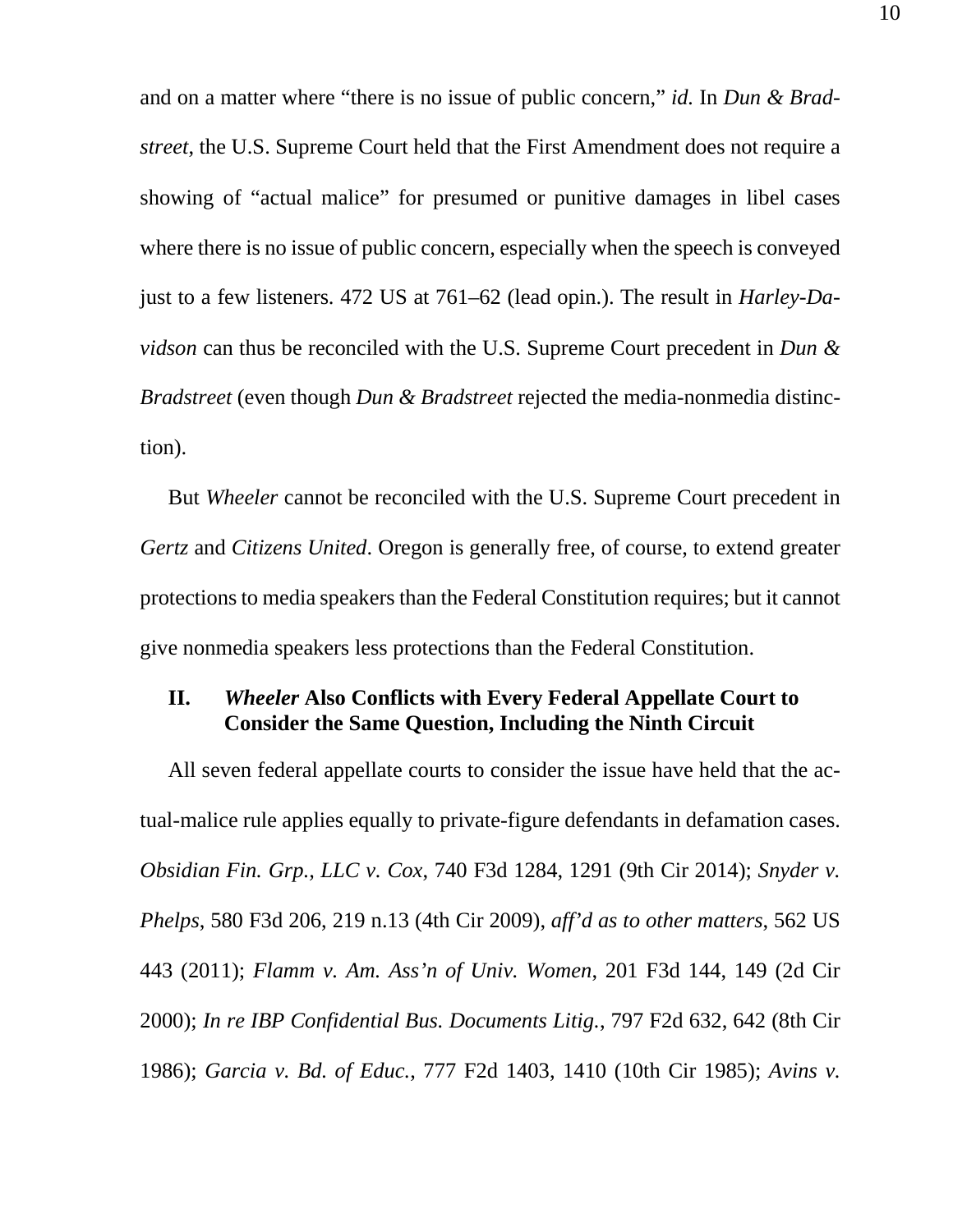*White*, 627 F2d 637, 649 (3d Cir 1980); *Davis v. Schuchat*, 510 F2d 731, 734 n.3 (DC Cir 1975). Six of those decisions postdate *Wheeler*.

Most importantly, the Ninth Circuit has held that "the First Amendment defamation rules in *Sullivan* and its progeny apply equally to the institutional press and individual speakers." *Obsidian Fin. Grp*, 740 F3d at 1291. This means that federal and state courts in Oregon dealing with virtually identical cases now apply different rules:

- Non-Oregon speakers (such as the defendant in *Obsidian*) who allegedly libel an Oregonian can get the protections offered by *Gertz*, because they can litigate their cases in federal court.
- Oregon speakers who allegedly libel another Oregonian cannot get those protections, because their cases must be litigated in state court.

Thus, *Wheeler* results in Oregonian speakers having less freedom of speech protection than non-Oregonian speakers *in Oregon*. This Court should abolish such unequal treatment, by harmonizing Oregon's approach with the Ninth Circuit's.

#### **III.** *Wheeler* **Also Conflicts with the Great Majority of State Courts**

Published appellate decisions in twenty states, plus the District of Columbia, have secured to media and nonmedia speakers the same First Amendment rights in tort lawsuits based on speech communicated to the general public. <sup>1</sup> This is

<sup>1</sup> *Doe v. Alaska Super. Ct.*, 721 P2d 617, 628 (Alaska 1986); *Antwerp Diamond Exch. of Am. v. Better Bus. Bureau*, 130 Ariz 523, 527, 637 P2d 733, 737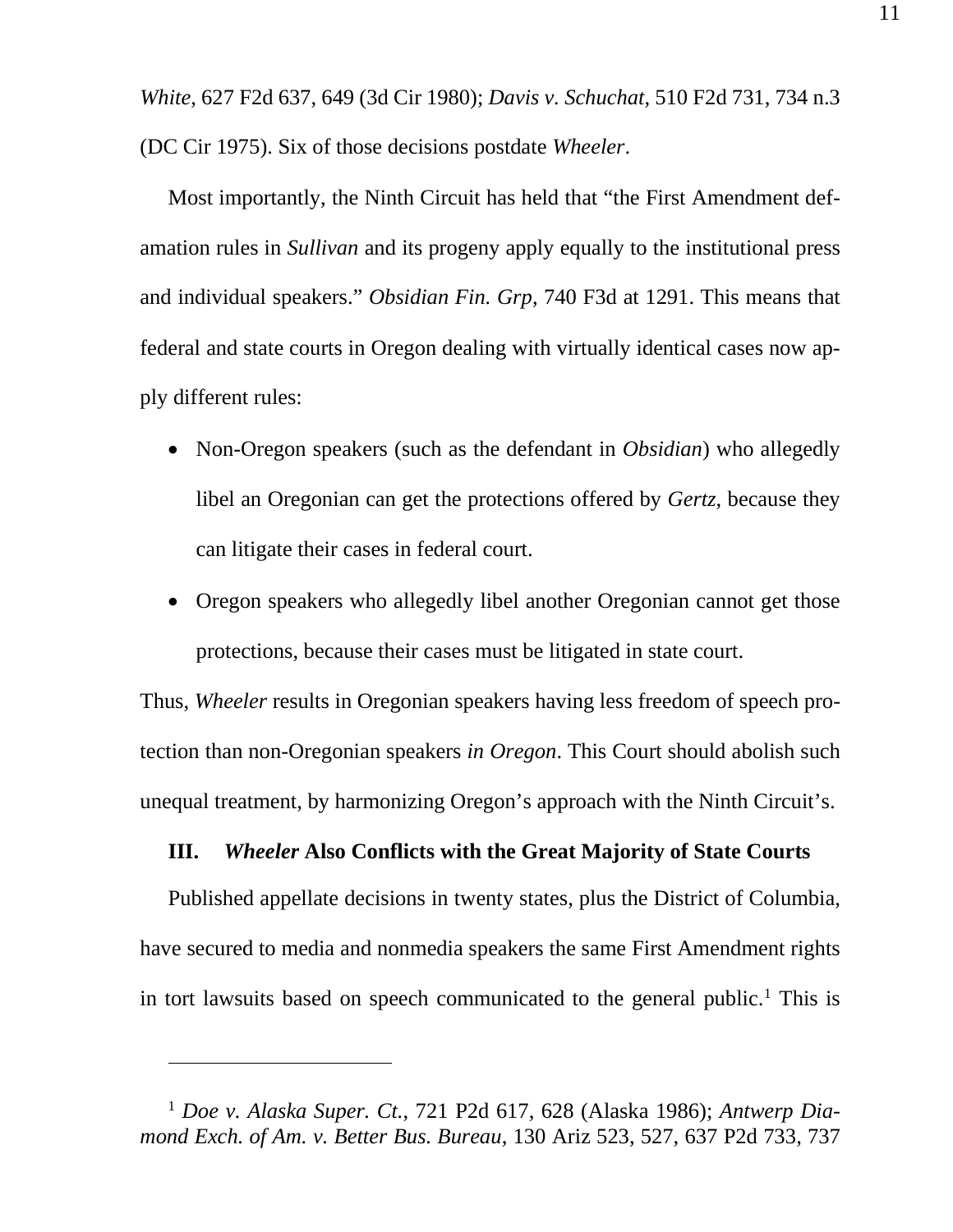consistent with the view that all who use "the press" in the sense of the technology of mass communication have equal First Amendment rights. *See* Volokh, 160 U Pa L Rev at 463–65. On the other side, only two states besides Oregon have published precedents denying full First Amendment protections to nonmedia speakers who communicate to the general public. *Fleming v. Moore*, 221 Va 884, 893, 275 SE2d 632, 638 (1981); *Denny v. Mertz*, 106 Wis 2d 636, 660, 318 NW2d 141, 152–53 (1982). One other state established a rule that certain subjects, when addressed by media defendants, are by definition matters of public

<sup>(1981);</sup> *Nizam-Aldine v. City of Oakland*, 47 Cal App 4th 364, 374, 54 Cal Rptr 2d 781 (1996); *Moss v. Stockard*, 580 A2d 1011, 1022 n.23 (DC 1990); *Nodar v. Galbreath*, 462 So 2d 803, 808 (Fla 1984); *Rodriguez v. Nishiki*, 65 Haw 430, 437, 653 P2d 1145, 1149–50 (1982); *Kennedy v. Sheriff of E. Baton Rouge*, 2005- 1418 (La 7/10/06), 935 So 2d 669, 677–78 (2006); *Jacron Sales Co. v. Sindorf*, 276 Md 580, 591–92, 350 A2d 688, 695 (1976); *Shaari v. Harvard Student Agencies, Inc.*, 427 Mass 129, 134, 691 NE2d 925, 928–29 (1998); *Maethner v. Someplace Safe, Inc.*, 929 NW2d 868, 878–79 (Minn 2019); *Henry v. Halliburton*, 690 SW2d 775, 784 (Mo 1985); *Williams v. Pasma*, 202 Mont 66, 76, 656 P2d 212, 216–17 (1982); *Wheeler v. Neb. State Bar Ass'n*, 244 Neb 786, 791, 508 NW2d 917, 921 (1993); *Berkery v. Estate of Stuart*, 412 NJ Super 76, 88, 988 A2d 1201, 1208 (App Div 2010); *Poorbaugh v. Mullen*, 99 NM 11, 20, 653 P2d 511, 520 (1982); *Gross v. N.Y. Times Co.*, 281 AD2d 299, 300, 724 NYS2d 16, 17 (2001) (endorsing *Hammerhead Enters. v. Brezenoff*, 551 F Supp 1360, 1369 (SDNY 1982), *aff'd*, 707 F2d 33 (2d Cir 1983), which contains a more detailed First Amendment discussion); *Wampler v. Higgins*, 93 Ohio St 3d 111, 121, 752 NE2d 962, 972 (2001); *DeCarvalho v. daSilva*, 414 A2d 806, 813 (RI 1980); *Trigg v. Lakeway Publishers*, 720 SW2d 69, 75 (Tenn Ct App 1986); *Casso v. Brand*, 776 SW2d 551, 554 (Tex 1989); *Long v. Egnor*, 176 W Va 628, 633, 346 SE2d 778, 783 (1986).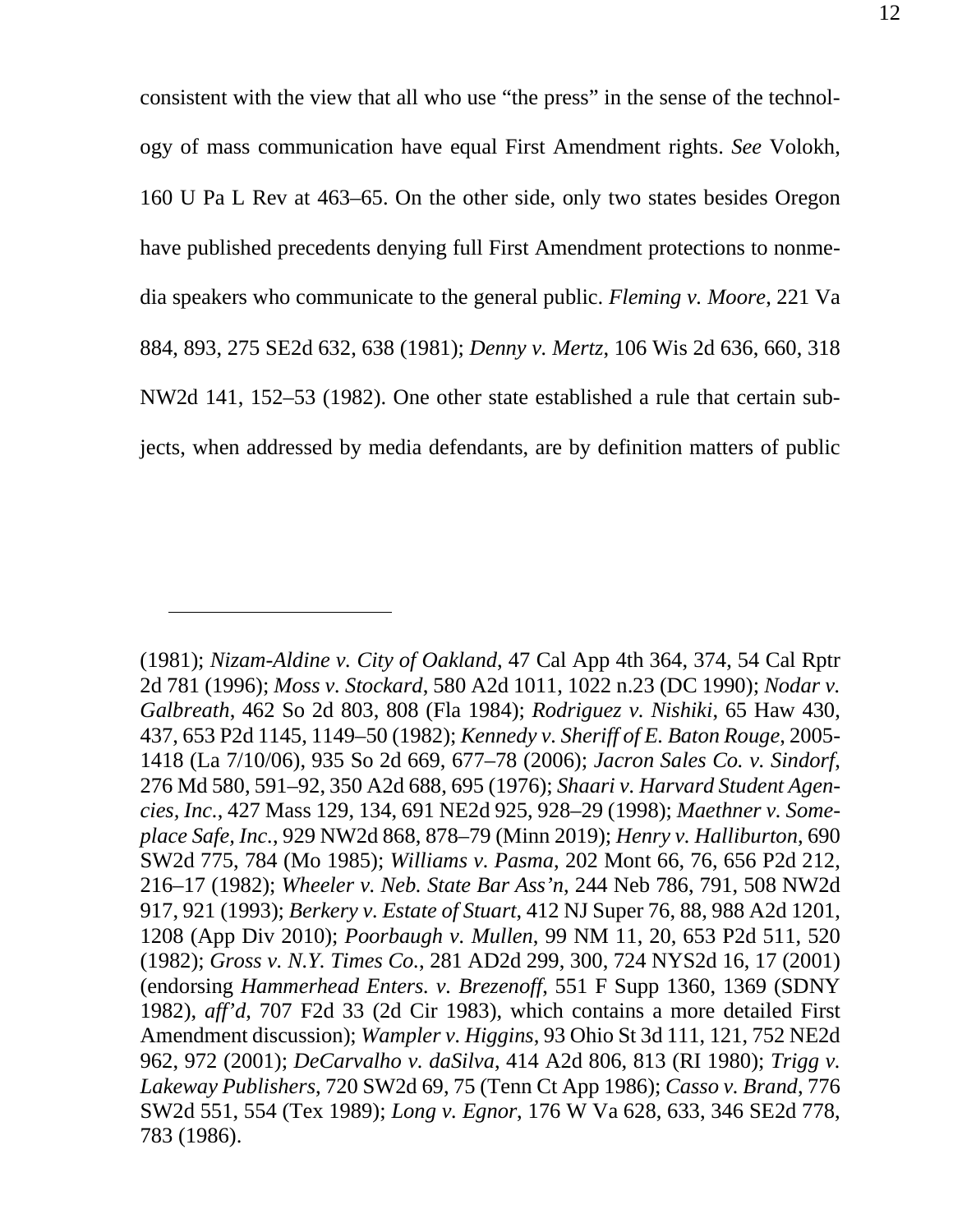concern, but this does not itself create a media/non-media distinction like that applied by the decision here. 2

Indeed, other states that had previously rejected the prevailing view have since reversed course. Just last year, the Minnesota Supreme Court held that privatefigure plaintiffs must prove actual malice to recover presumed damages against nonmedia defendants, *Maethner v. Someplace Safe, Inc.*, 929 NW2d 868, 878– 79 (Minn 2019), and departed from its contrary decades-old precedent in *Richie v. Paramount Pictures Corp.*, 544 NW2d 21 (Minn 1996). Likewise, the Louisiana Supreme Court in *Kennedy v. Sheriff of E. Baton Rouge*, 2005-1418 (La 7/10/06), 935 So 2d 669, 678 (2006), held "that a private individual's right to free speech is no less valuable than that of a publisher, broadcaster or other member

<sup>2</sup> In *Senna v. Florimont*, 196 NJ 429, 958 A2d 427 (2008), the court concluded that the commercial speech in that case (*see id.* at 430) was not entitled to the protections that the court had given in a few situations to media defendants. Commercial speech in general merited less protection, as it "predominantly relate[s] to the economic interests of the speaker." *Id*. at 444. On the other hand, speech by the media, when it concerns "public health and safety, a highly regulated industry, or allegations of criminal or consumer fraud or a substantial regulatory violation will, by definition, involve a matter of public interest or concern." *Id.*  at 443–44. Because speech on those subjects intrinsically involved matters of public concern, the actual-malice standard would therefore apply. But that standard is just as applicable to any speech on such subjects that is published through mass communications technology, whether by the media or otherwise, as it would also concern a matter of public interest. And, as since recognized by a New Jersey appellate court, *Senna* did not disturb prior precedent "that the actual-malice standard can apply to non-media defendants," and that in fact it "'*will* apply when the alleged defamatory statement . . . involves a matter of public concern.'" *Berkery*, 988 A2d at 1208 (quoting *Senna*, 945 A2d at 443).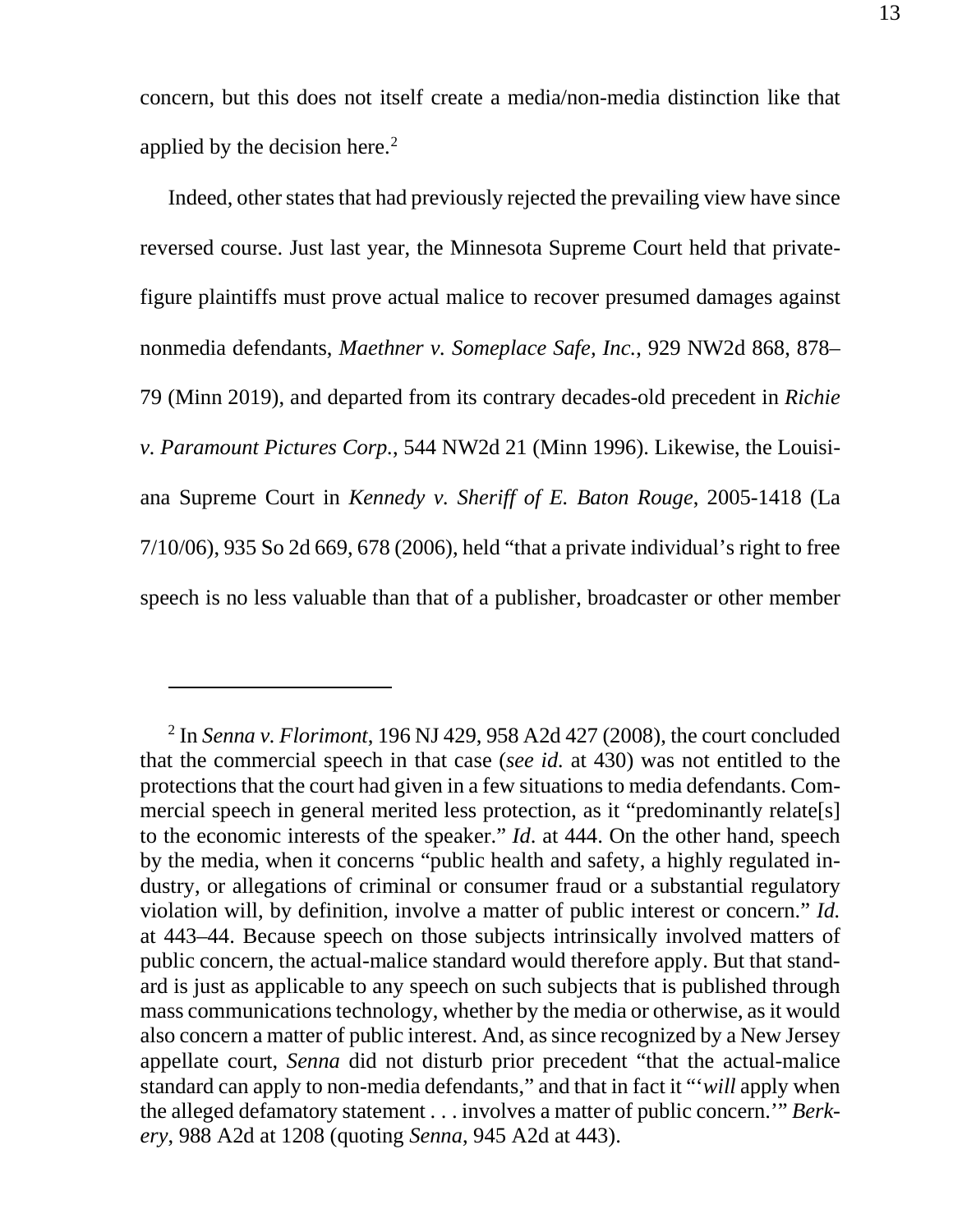of the communications media," effectively overruling contrary Louisiana Court of Appeals precedent (*Gilbeaux v. Times of Acadiana, Inc.*, 96-360 (La App 3 Cir 3/26/97), 693 So 2d 1183, 1188 (1997)).

#### **Conclusion**

*Wheeler* is inconsistent with subsequent Supreme Court precedent, federal appellate precedent, and the prevailing view in almost all state courts. *Wheeler* conflicts with fundamental First Amendment values: It chills the speech of nonmedia speakers in an electronic age, when that speech has become indistinguishable from that of media speakers, and is often just as significant to the public. And *Wheeler*'s inconsistency with Ninth Circuit precedent leads to different First Amendment rules being applied in libel cases depending on whether they are filed in state or federal court. This Court should therefore overrule *Wheeler*.

DATED: March 19, 2021

By: /s/ Owen Yeates Owen Yeates OSB No. 141497 Institute for Free Speech 1150 Connecticut Ave. NW, Ste. 801 Washington, DC 20036 202-301-3300 Fax (202) 301-3399 oyeates@ifs.org

Eugene Volokh Cal. State Bar #194464 *Pro hac vice admission in progress* UCLA School of Law First Amendment Clinic 385 Charles E. Young Dr. E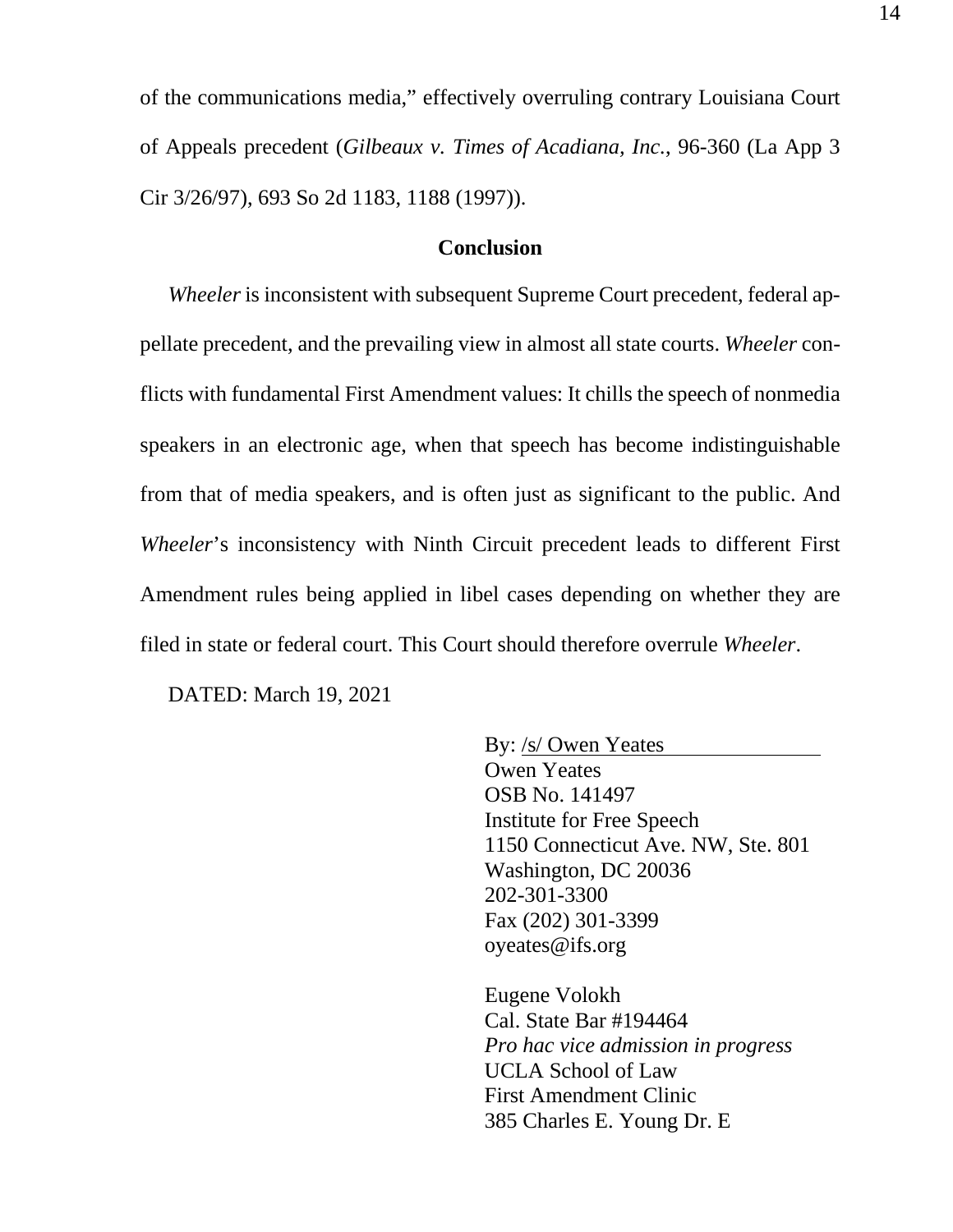Los Angeles, CA 90095 (310) 206-3926 Fax (310) 206-7010 volokh@law.ucla.edu

Attorneys for *Amici Curiae*